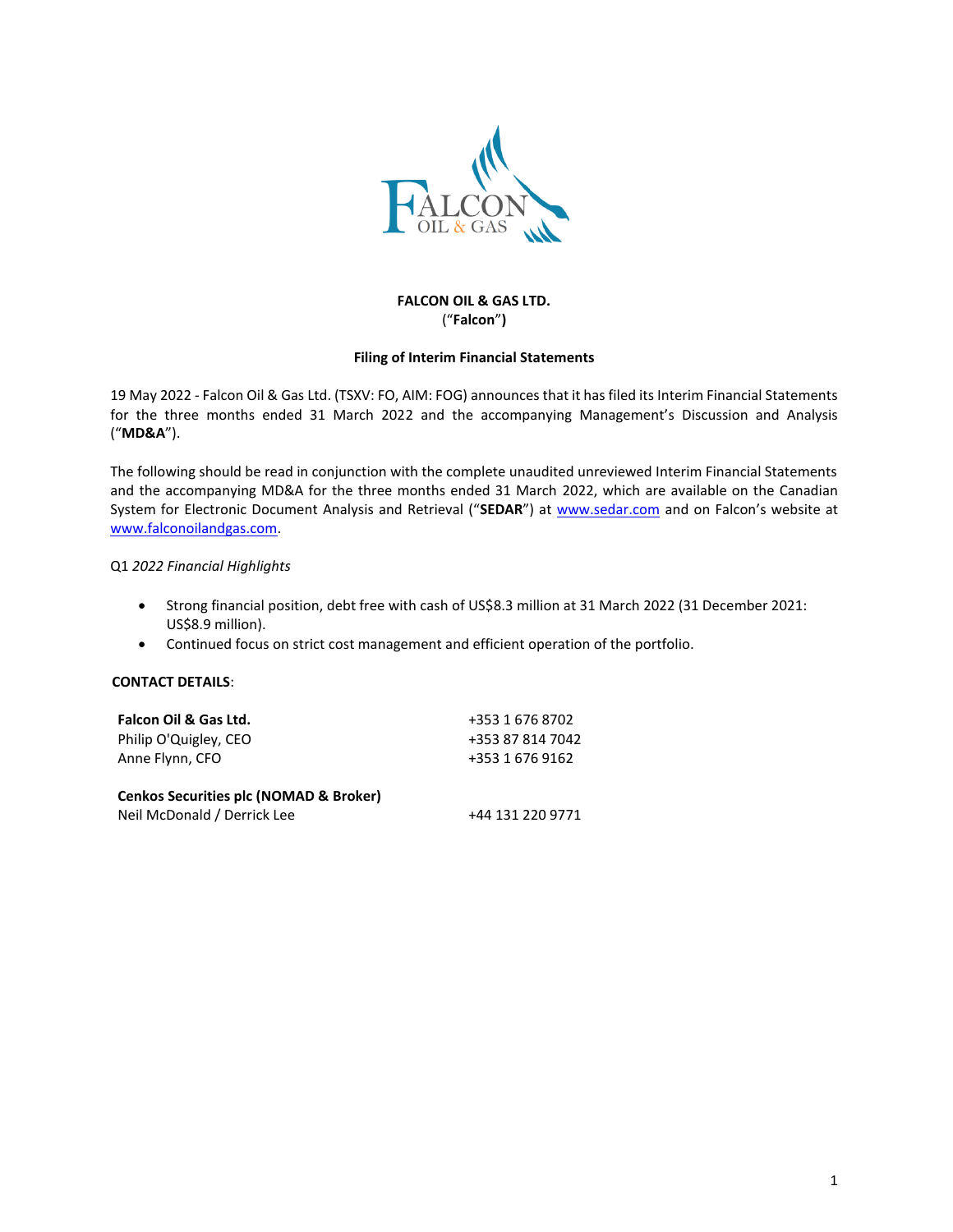| Falcon Oil & Gas Ltd.                                                         |
|-------------------------------------------------------------------------------|
| Interim Condensed Consolidated Statement of Operations and Comprehensive Loss |
| (Unaudited)                                                                   |

|                                                               |               | Three months ended Three months ended |  |
|---------------------------------------------------------------|---------------|---------------------------------------|--|
|                                                               | 31 March 2022 | 31 March 2021                         |  |
|                                                               | \$'000        | \$'000                                |  |
| Revenue                                                       |               |                                       |  |
| Oil and natural gas revenue                                   |               | $\overline{c}$                        |  |
|                                                               |               | $\overline{2}$                        |  |
| <b>Expenses</b>                                               |               |                                       |  |
| Exploration and evaluation expenses                           | (40)          | (40)                                  |  |
| General and administrative expenses                           | (608)         | (1,031)                               |  |
| Foreign exchange loss                                         | (45)          | (155)                                 |  |
|                                                               | (693)         | (1, 226)                              |  |
| <b>Results from operating activities</b>                      | (693)         | (1, 224)                              |  |
| Finance income                                                | 3             | 1                                     |  |
| Finance expense                                               | (60)          | (67)                                  |  |
| Net finance expense                                           | (57)          | (66)                                  |  |
| Loss and comprehensive loss for the period                    | (750)         | (1, 290)                              |  |
| Loss and comprehensive loss attributable to:                  |               |                                       |  |
| Equity holders of the company                                 | (750)         | (1, 289)                              |  |
| Non-controlling interests                                     |               | (1)                                   |  |
| Loss and comprehensive loss for the period                    | (750)         | (1, 290)                              |  |
| Loss per share attributable to equity holders of the company: |               |                                       |  |

| Basic and diluted | (50.001) | (50.001) |
|-------------------|----------|----------|
|                   |          |          |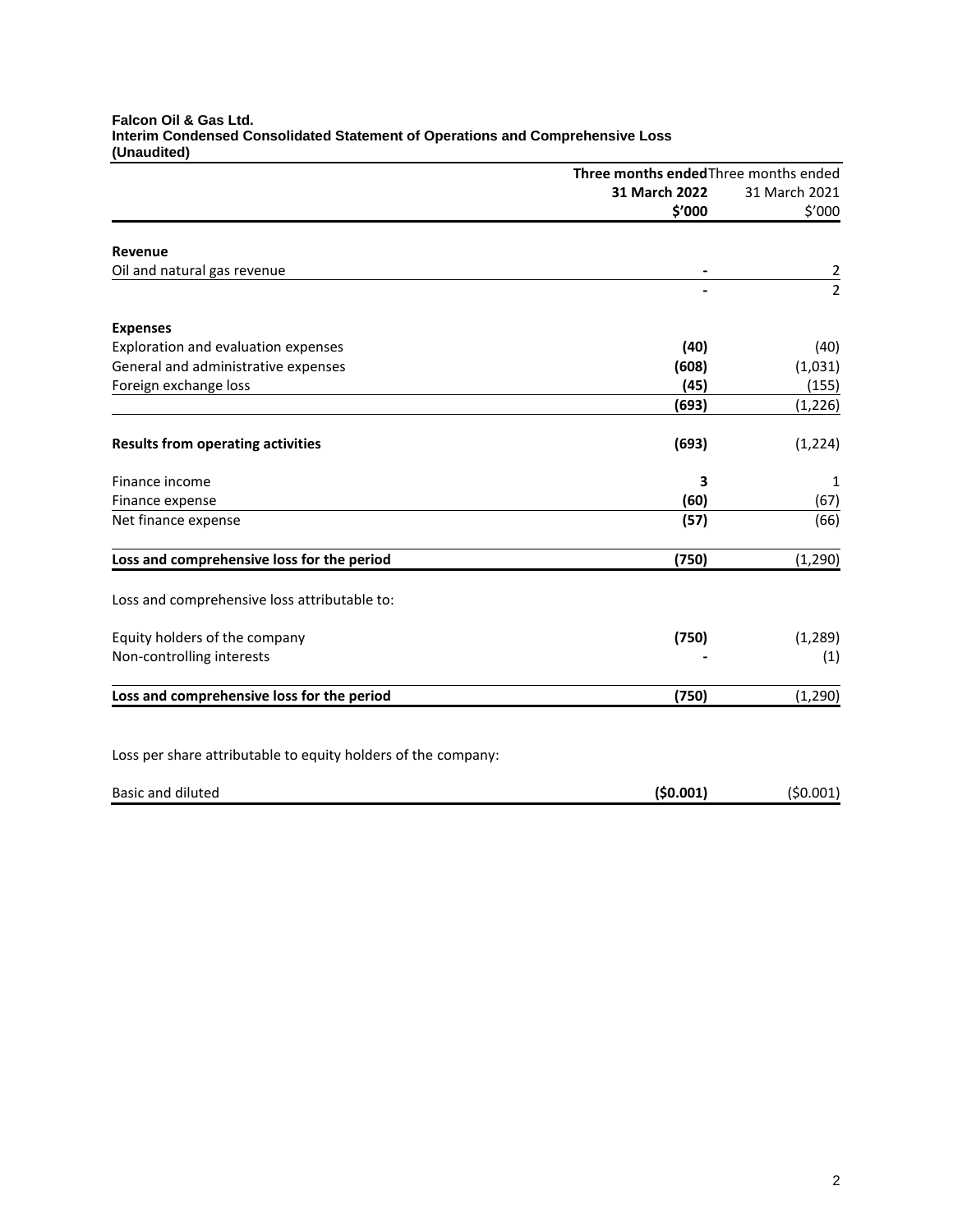# **Falcon Oil & Gas Ltd. Interim Condensed Consolidated Statement of Financial Position (Unaudited)**

|                                             | At 31 March<br>2022 | At 31 December<br>2021 |
|---------------------------------------------|---------------------|------------------------|
|                                             | \$′000              | \$'000                 |
| <b>Assets</b>                               |                     |                        |
| <b>Non-current assets</b>                   |                     |                        |
| Exploration and evaluation assets           |                     |                        |
| Property, plant and equipment               | 40,237<br>11        | 40,197<br>13           |
| Trade and other receivables                 | 23                  | 22                     |
| Restricted cash                             |                     |                        |
|                                             | 2,200<br>42,471     | 2,239<br>42,471        |
|                                             |                     |                        |
| <b>Current assets</b>                       |                     |                        |
| Cash and cash equivalents                   | 8,301               | 8,894                  |
| Trade and other receivables                 | 162                 | 74                     |
|                                             | 8,463               | 8,968                  |
|                                             |                     |                        |
| <b>Total assets</b>                         | 50,934              | 51,439                 |
| <b>Equity and liabilities</b>               |                     |                        |
| Equity attributable to owners of the parent |                     |                        |
| Share capital                               | 392,170             | 392,170                |
| Contributed surplus                         | 46,390              | 46,254                 |
| Deficit                                     | (400, 616)          | (399, 866)             |
|                                             | 37,944              | 38,558                 |
| <b>Non-controlling interests</b>            | 698                 | 698                    |
| <b>Total equity</b>                         | 38,642              | 39,256                 |
|                                             |                     |                        |
| <b>Liabilities</b>                          |                     |                        |
| <b>Non-current liabilities</b>              |                     |                        |
| Decommissioning provision                   | 11,834              | 11,775                 |
|                                             | 11,834              | 11,775                 |
| <b>Current liabilities</b>                  |                     |                        |
| Accounts payable and accrued expenses       | 458                 | 408                    |
|                                             | 458                 | 408                    |
| <b>Total liabilities</b>                    |                     |                        |
|                                             | 12,292              | 12,183                 |
| <b>Total equity and liabilities</b>         | 50,934              | 51,439                 |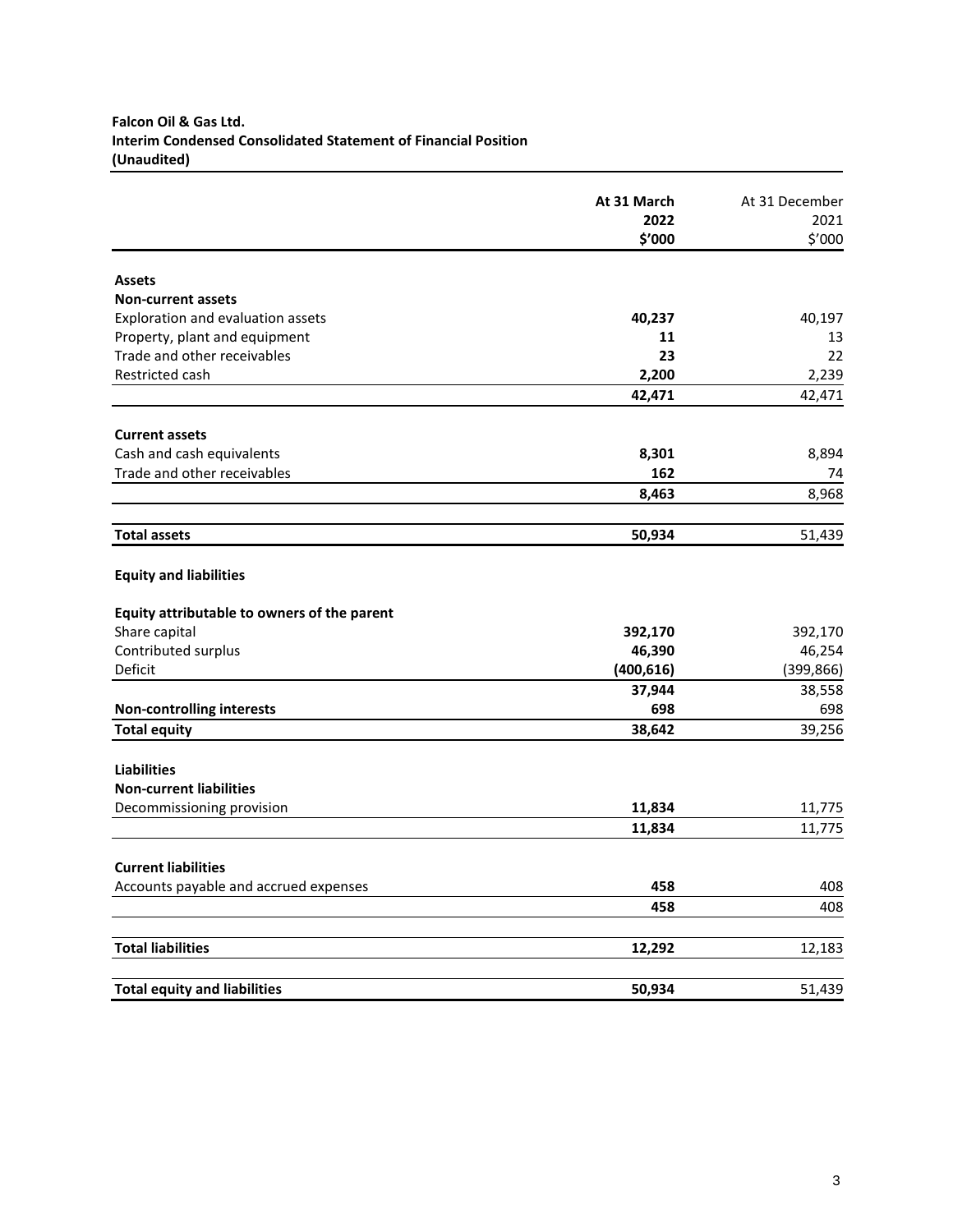# **Falcon Oil & Gas Ltd. Interim Condensed Consolidated Statement of Cash flows (Unaudited)**

|                                                        | Three months ended 31 March |         |
|--------------------------------------------------------|-----------------------------|---------|
|                                                        | 2022                        | 2021    |
|                                                        | \$′000                      | \$′000  |
| Cash flows from operating activities                   |                             |         |
| Net loss for the period                                | (750)                       | (1,290) |
| Adjustments for:                                       |                             |         |
| Share based compensation                               | 136                         | 565     |
| Depreciation                                           | 2                           | 1       |
| Net finance expense                                    | 57                          | 66      |
| Effect of exchange rates on operating activities       | 45                          | 155     |
| Transfer of Canadian working interests                 |                             | (28)    |
| Change in non-cash working capital:                    |                             |         |
| Increase in trade and other receivables                | (89)                        | (43)    |
| Increase in accounts payable and accrued expenses      | 30                          | 24      |
| Net cash used in operating activities                  | (569)                       | (550)   |
| Cash flows from investing activities                   |                             |         |
| Interest received                                      | 3                           | 1       |
| Exploration and evaluation assets                      | (29)                        |         |
| Net cash (used in) / generated by investing activities | (26)                        | 1       |
| Change in cash and cash equivalents                    | (595)                       | (549)   |
| Effect of exchange rates on cash and cash equivalents  | 2                           | (5)     |
| Cash and cash equivalents at beginning of period       | 8,894                       | 11,036  |
| Cash and cash equivalents at end of period             | 8,301                       | 10,482  |

All dollar amounts in this document are in United States dollars "\$", except as otherwise indicated.